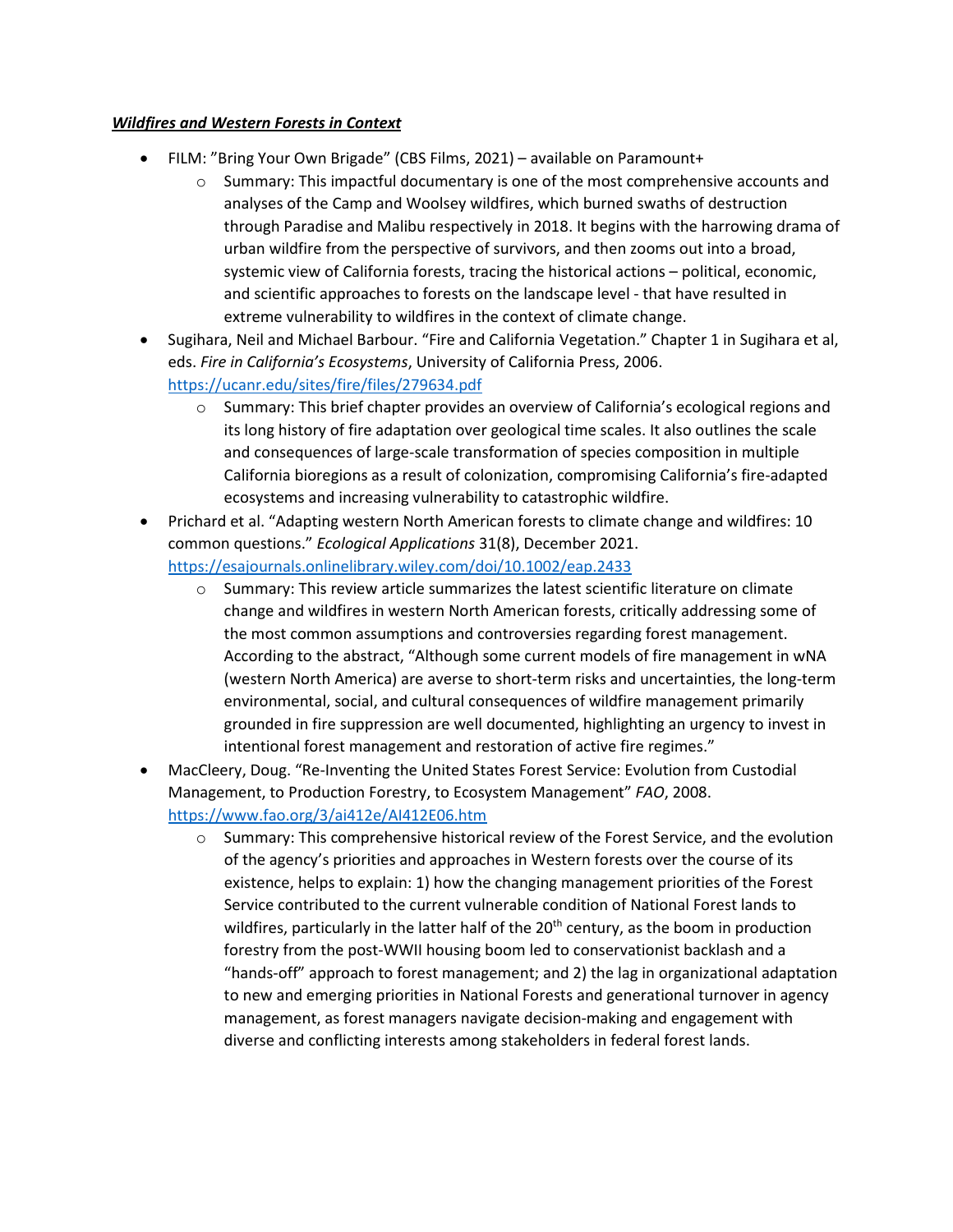- Hessburg et al. "Wildfire and Climate Change Adaptation of Western North American Forests: A Case for Intentional Management." *Ecological Applications* 31(8), December 2021. <https://esajournals.onlinelibrary.wiley.com/doi/full/10.1002/eap.2432>
	- $\circ$  Summary: This review article offers recommendations for climate change adaptation and changes in forest management based on a synthesis of the latest scientific evidence, addressing common questions and arguing for a multi-dimensional, comprehensive approach to intentional forest management based on ecosystem health outcomes given the uncertainties and devastating consequences of climate change.
- Hoeft, Alex. "Debriefing Caldor." *Moonshine Ink*, March 11, 2022. <https://www.moonshineink.com/tahoe-news/debriefing-caldor/>
	- $\circ$  Summary: This overview and analysis of the Caldor Fire that impacted the Lake Tahoe area of California (Washoe Territory) gives a starkly comprehensive view of the current realities of wildfire in California, and the need for a shift from fire suppression to adaptation to living with fire.

## *Wildfire Disaster Response*

- Congressional Research Service. *Wildfire Statistics*. October 4, 2021 <https://sgp.fas.org/crs/misc/IF10244.pdf>
	- o Major points:
	- o 70% of total wildfire acreage in 2020 burned on federal lands
	- o 76% of all wildfires in 2020 burned on federal lands
- DHS Office of the Inspector General. *Lessons Learned From Prior Reports on Disaster-Related Procurement and Contracting.* OIG-18-29, December 2017. <https://www.oig.dhs.gov/sites/default/files/assets/2017-12/OIG-18-29-Dec17.pdf>
	- $\circ$  Summary: This government report examines several post-disaster case studies and addresses FEMA's ongoing failure to monitor how (mostly state-level) grantees manage federal procurement policies and regulations, leading to widespread problems with disaster response, including: 1) failure to provide full and open competition on contracts, leading to favoritism and corruption; 2) failure to engage/include local and minority community interests in contracting and economic recovery; 3) failure to fulfill contract provisions; and 4) failure to fully vet contractors for eligibility based on past practices, and subsequent failure to protect taxpayers from risk of financial abuse and fraud from unethical contractors.
- Anderson, et al. *Inequality in Agency Responsiveness: Evidence from Salient Wildfire Events.* Resources Institute, Dec. 16, 2020. [https://www.rff.org/publications/working-papers/inequality](https://www.rff.org/publications/working-papers/inequality-agency-responsiveness-evidence-salient-wildfire-events/)[agency-responsiveness-evidence-salient-wildfire-events/](https://www.rff.org/publications/working-papers/inequality-agency-responsiveness-evidence-salient-wildfire-events/) 
	- $\circ$  Summary: This working paper examines the efforts federal agencies undertake in the aftermath of a fire. It finds that agencies increase fuel management only near affected communities with high socioeconomic status. It also explores how socioeconomic disparities operate to produce greater vulnerabilities and damages to disadvantaged communities both during and after wildfire events.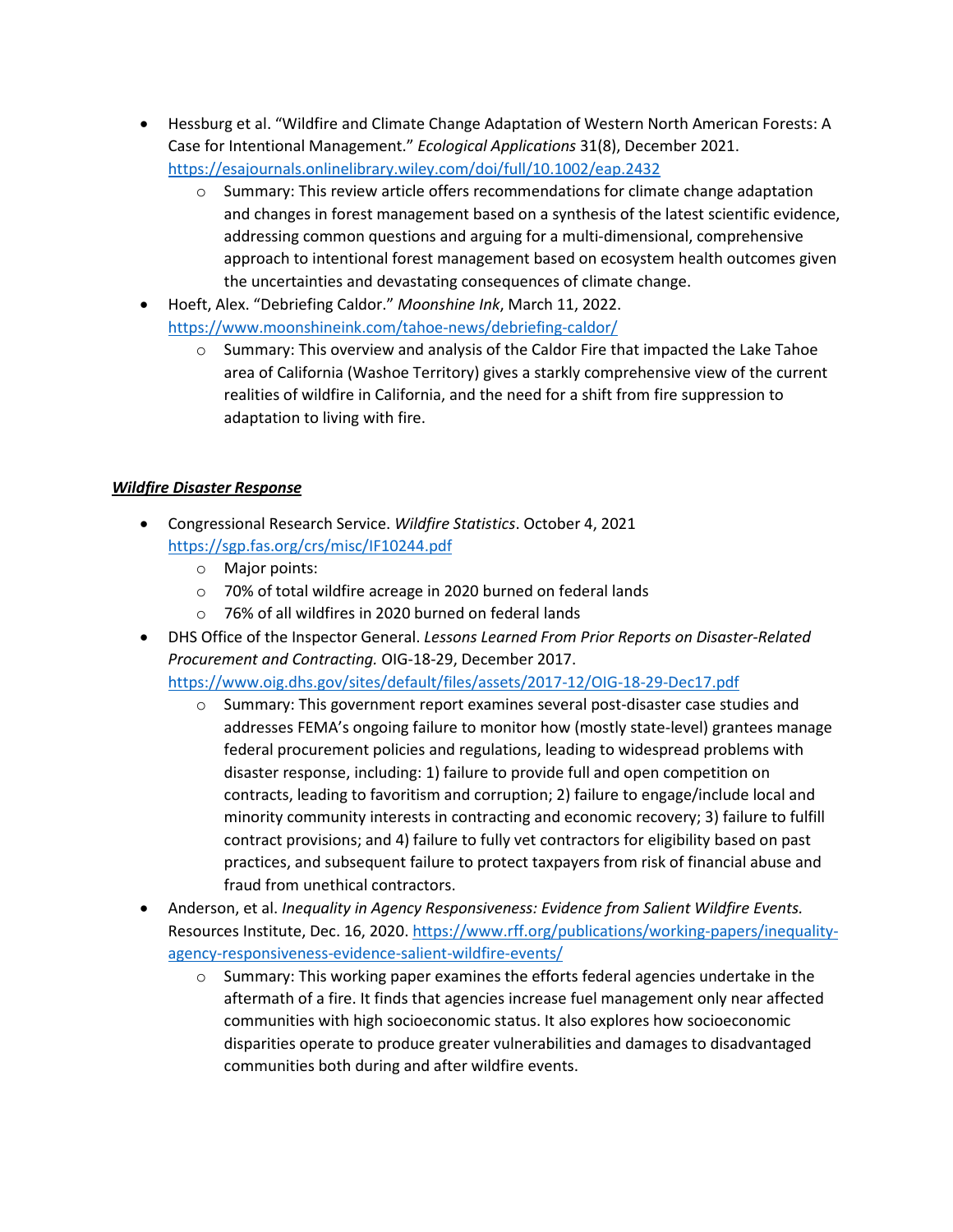- Von Kaenel, Camille. "Tribes Ask for Greater Share of Disaster Recovery Work for Locals." *Chico Enterprise-Record*, Feb 27, 2020[. https://www.chicoer.com/2020/02/27/tribes-ask-for-a](https://www.chicoer.com/2020/02/27/tribes-ask-for-a-greater-share-of-disaster-recovery-work-for-locals/)[greater-share-of-disaster-recovery-work-for-locals/](https://www.chicoer.com/2020/02/27/tribes-ask-for-a-greater-share-of-disaster-recovery-work-for-locals/) 
	- $\circ$  Summary: This newspaper article provides an account of Butte County Tribal forestry workers and cultural practitioners who visited (not 'stormed') a Camp Fire recovery meeting and asserted their rights to Tribal inclusion in disaster recovery operations and contracting. It outlines how FEMA and Cal OES (state-level grantee of disaster funding) addressed Tribal compliance solely for cultural monitoring of archaeological resources during post-Camp Fire recovery and did not consider additional resources and capacities of Tribal and local communities for disaster recovery, and the reaction of climate refugees and a displaced community to the use of disaster funding to house out-of-area contractors rather than survivors.
- VIDEO: The Lookout, "Forest Management and the Dixie Fire.[" https://the](https://the-lookout.org/2021/11/13/forest-management-and-the-dixie-fire-video/)[lookout.org/2021/11/13/forest-management-and-the-dixie-fire-video/](https://the-lookout.org/2021/11/13/forest-management-and-the-dixie-fire-video/) 
	- $\circ$  Summary: This video shows how a major wind event in early August, 2021, created extreme fire behavior west of Chester, California. We use satellite-derived forestry data to investigate whether past forest management had any effect on survival of trees in the approximately 100,000-acre area affected by the firestorm. This video is focused on forest conditions and fire behavior in the area around Chester and Swain Mountain. Fire behavior throughout the almost 1,000,000 acre Dixie Fire had a large amount of variety.
- VIDEO: The Lookout, "Dixie Fire Effects 2 Videos." [https://the-lookout.org/2021/09/12/dixie](https://the-lookout.org/2021/09/12/dixie-fire-effects-2-videos/)[fire-effects-2-videos/](https://the-lookout.org/2021/09/12/dixie-fire-effects-2-videos/) 
	- $\circ$  Summary: This blog post from fire ecologist Zeke Lunder compares two areas of the Dixie Fire: 1) conventionally managed timberlands and 2) recently repatriated Tribal land managed by the non-federally recognized Tribal community Maidu Summit Consortium. The videos show dramatically different wildfire effects on these landscapes, and how fire damage was substantially less severe on Tribally managed lands.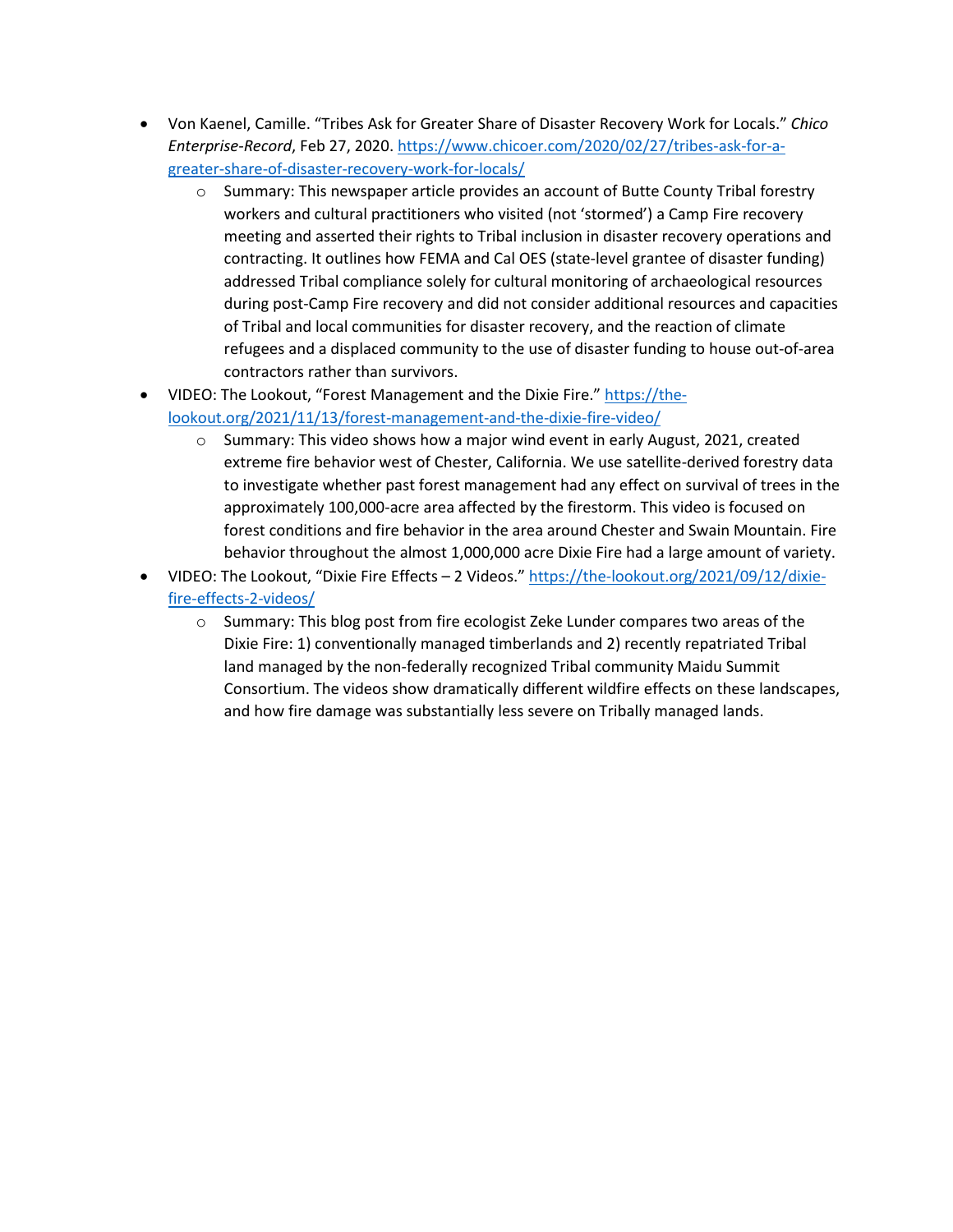## *Indigenous Perspectives on Forest Management*

- Hankins, Don. "Reading the California Landscape for Fire." *Bay Nature*, January 3, 2021. <https://baynature.org/article/reading-the-landscape-for-fire/>
	- $\circ$  Summary: This beautiful read from Miwok geographer and cultural fire practitioner Don Hankins illustrates his syncretic Indigenous and scientific perspective on California landscapes and forests, the history of apocalyptic environmental change in California since colonization, and the multidimensional benefits of cultural fire on the landscape, based on his experiences both in his native California and working with Aboriginal fire practitioners in Australia.
- Clark, Sara, Andrew Miller, and Don Hankins. *Good Fire: Current Barriers to the Expansion of Cultural Burning and Prescribed Fire in California and Recommended Solutions*. Karuk Tribe, 2021[. https://the-lookout.org/wp-content/uploads/2022/01/Karuk-Prescribed-Fire-Rpt-FINAL.pdf](https://the-lookout.org/wp-content/uploads/2022/01/Karuk-Prescribed-Fire-Rpt-FINAL.pdf)
	- o Summary: This report, prepared for the Karuk Tribe, outlines the multiple barriers that still exist to inhibit Tribal cultural burning practices in California.
	- $\circ$  From the Introduction: "The barriers to cultural burning are even more significant, including recognition of tribal rights and skills, land access, and funding. While there is common knowledge of the use of fire by Indigenous peoples, the ability to utilize cultural burning is largely curtailed by state and federal policies rooted in paternalistic governance and the legacies of racism, which conflict with traditional law and cultural practices for burning. Central to this issue is the lack of recognition of sovereignty and self-determination. Cultural obligations to uphold stewardship responsibilities across ancestral territories, including burning, have not been surrendered. California, however, lacks ratified treaties with Tribes and lacks any formal recognition of Native Title. As such, access to sites to engage in stewardship is often difficult to navigate among the diverse public and private land tenures currently recognized by state and federal law. Similarly, conflicting legal frameworks between traditional law and the laws of local, state, federal, and even some Tribes create confusion surrounding the ability to burn, even where the basic tenets of self-determination are recognized within federal and state law. The issue spans beyond fundamental differences between traditional law and colonial laws, but includes unclear or conflicting language within colonial law itself. This situation makes the presence of Indigenous people within the bureaucracy essential in order for change to happen from within."
- Hankins, Don. *Restoring Indigenous Prescribed Fires to California Oak Woodlands.* Gen. Tech. Rep. PSW-GTR-251. Berkeley, CA: USDA Forest Service, Pacific Southwest Research Station, 2015 <https://www.fs.usda.gov/treesearch/pubs/49977>
	- $\circ$  Summary: This technical report outlines the ecological and cultural benefits of returning Indigenous cultural fire practices to California landscapes at risk of destruction from climate change impacts, including sudden oak death and wildfires. According to the abstract: "As society grapples with the devastating impacts of wildfires and the loss of biological diversity, many Indigenous people see traditional fire use as a key to mitigation of devastating losses while retaining traditional livelihoods associated with burning. Indigenous burning in California is a keystone process, which creates heterogeneity of species and habitats while also promoting many culturally significant foods, materials and other resources of value to Indigenous communities and society."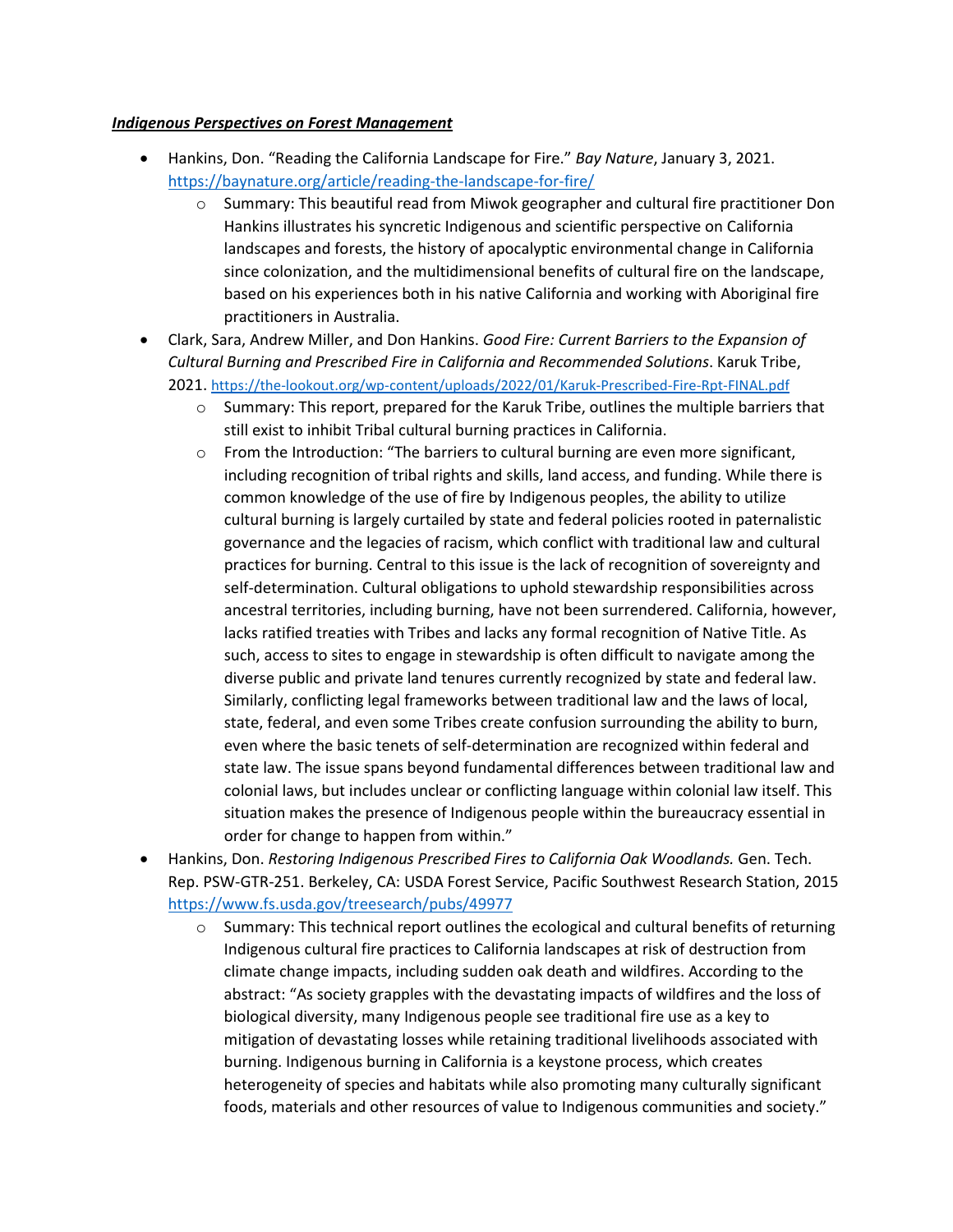- Armstrong et al. "Historical Indigenous Land Use Explains Plant Functional Trait Diversity." *Ecology and Society* 26(2), 2021[. https://www.ecologyandsociety.org/vol26/iss2/art6/](https://www.ecologyandsociety.org/vol26/iss2/art6/) 
	- $\circ$  Summary: This groundbreaking scientific article examines the historical cultivation of landscape-scale "forest gardens" by Indigenous peoples in the Pacific Northwest, and how native ecosystems co-evolved with Native peoples on the landscape, affecting the genetic traits of native plants.
	- $\circ$  A popularized summary of the article's findings for a broad audience can also be found here: [https://www.science.org/content/article/pacific-northwest-s-forest-gardens](https://www.science.org/content/article/pacific-northwest-s-forest-gardens-were-deliberately-planted-indigenous-people)[were-deliberately-planted-indigenous-people](https://www.science.org/content/article/pacific-northwest-s-forest-gardens-were-deliberately-planted-indigenous-people)
- Flores, David; Russell, Gregory. "Integrating tribes and culture into public land management." Chapter 5.5 in: Dumroese, R. K.; Moser, W. K., eds. *Northeastern California plateaus bioregion science synthesis.* Gen. Tech. Rep. RMRS-GTR-409. Fort Collins, CO: USDA Forest Service, 2020. <https://www.fs.usda.gov/treesearch/pubs/60223>
	- o Summary: This report provides an overview of Native American land management practices throughout North America, rooted in an Indigenous worldview and "sense of place" specific to each Tribal territory. It also examines the problems faced by Tribes when attempting to interface with colonial land managers, and issues with land management agencies with integrating cultural practices, stemming from the ontological differences between Western and Indigenous perceptions and approaches to the land. These differences often seem irreconcilable, but the article also offers a way forward based on mutual respect in government-to-government relationships and an understanding of the core principles of Traditional Ecological Knowledge.
- Lake, Frank K. "Working with American Indian tribes on wildland fires: protecting cultural heritage sites in northwestern California." *Fire Management Today* 71(3), 2011. <https://www.fs.usda.gov/treesearch/pubs/60825>
	- o Summary: This article by California Native scholar Frank Lake provides an overview of the statutory authorities through which Federal land management agencies can and should fulfill the Federal Trust Responsibility to Tribal governments on Federal lands in ancestral territories; and the mechanisms available to land managers and Tribes that can facilitate better government-to-government relationships toward "collaborative and cooperative fire management for the protection, security, and mitigation of impacts to tribal trust and cultural and heritage resources."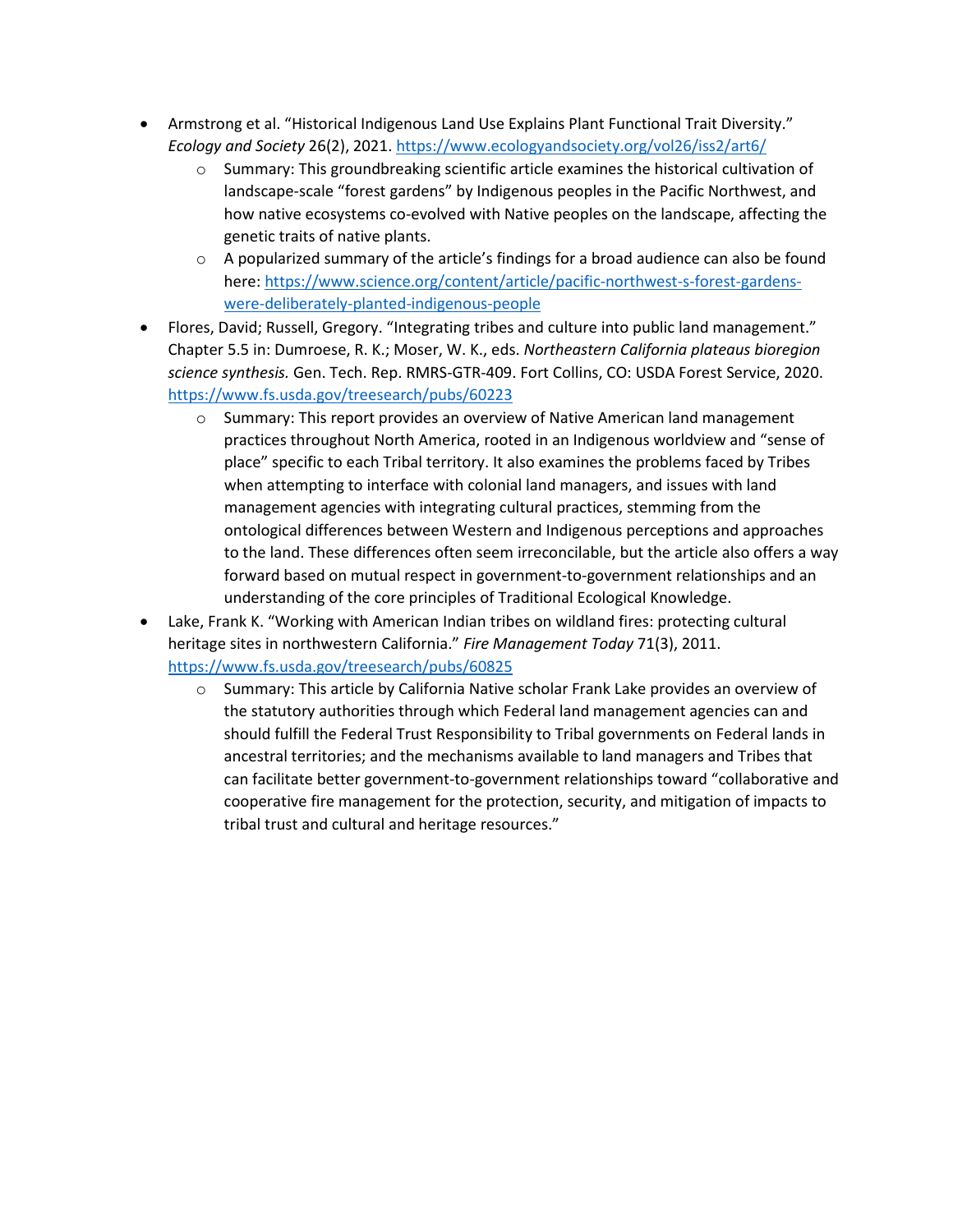## *Tribal Co-Management Case Studies*

- FILM: "pananu'thívthaaneen xúus nu'êethtiheesh: We're Caring For Our World" (Karuk Media, 2020)<https://vimeo.com/367538820>
	- $\circ$  Summary: This beautiful film explores the cultural values of the Karuk people in their ancestral territory (lower Klamath River basin / Six Rivers National Forest), and their efforts to return cultural fire to their landscapes, including cooperative stewardship agreements with the Forest Service and the creation of the first TREX (prescribed fire training exchange) program in Karuk territory.
- Manning, Beth Rose, and Kaitlin Reed. "Returning the Yurok Forest to the Yurok Tribe: California's First Tribal Carbon Credit Project." *Stanford Environmental Law Journal* 39(71), 2019. <https://www-cdn.law.stanford.edu/wp-content/uploads/2019/02/39StanEnvtlLJ71.pdf>
	- o Abstract: The Yurok Tribe's 57,578-acre land acquisition is significant for its size (one of the largest tribal conservation land acquisitions in the US), funding mechanisms (carbon offsets, State Revolving Loan fund, nonpoint source loans, and new market tax credits), innovation (the first forest carbon offset project under the California Compliance Offset Protocol) and partnerships (conservation, tribal, private, and state). It exemplifies the exercise of inherent tribal sovereignty to achieve economic development, land reclamation, and recognition of Indigenous ecological authority. The Yurok Tribe incorporated management of the forest to sequester carbon into its own cultural stewardship framework, and did so in a way that changed the terms of the California carbon offset program to enable tribal participation. The Tribe has exercised its status as a sovereign entity to influence natural resource policy in the state, create international diplomatic relations with Indigenous peoples in other nations considering cap-andtrade, and to insert Indigenous values into climate change policy. Focusing on the Yurok forest carbon offsets, this article highlights the possibilities of using the sale of carbon offsets for assertions of Indigenous traditional knowledge, selfgovernance, and selfdetermination.
- Diver, Sibyl. "Co-management as a Catalyst: Pathways to Post-colonial Forestry in the Klamath Basin, California." *Human Ecology* 44, October 2016.
	- <https://link.springer.com/article/10.1007/s10745-016-9851-8>
		- $\circ$  Summary: This case study specifically examines the negotiation process between the Karuk Tribe and the Forest Service for co-management of Karuk ancestral territories within National Forest lands. While existing land management policies present limitations and vulnerabilities for Tribal sovereignty and cultural land stewardship practices, it also outlines how the Karuk have been able to navigate the complex territory of conflicting perspectives and policies on land management to create comanagement agreements that address colonial legacies and advance Tribal selfdetermination goals, "simultaneously following existing state policies and subverting them to shift federal forest management."